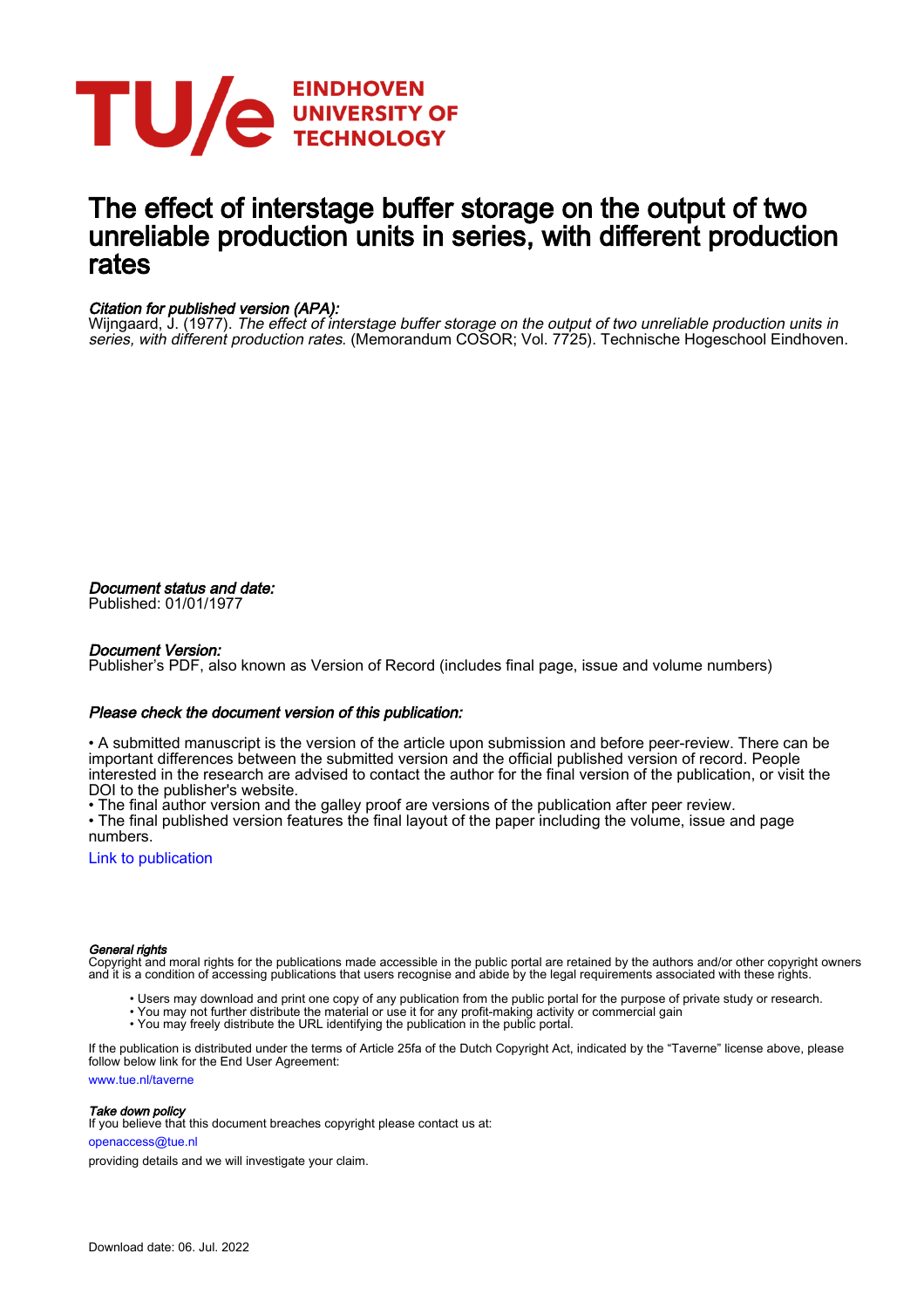EINDHOVEN UNIVERSITY OF TECHNOLOGY

Department of Mathematics

PROBABILITY THEORY, STATISTICS AND OPERATIONS RESEARCH GROUP

## Memorandum COSOR 77-25

The effect of interstage buffer storage on the output of two unreliable production units in series, with different production rates

by

J. Wijngaard

Eindhoven, November 1977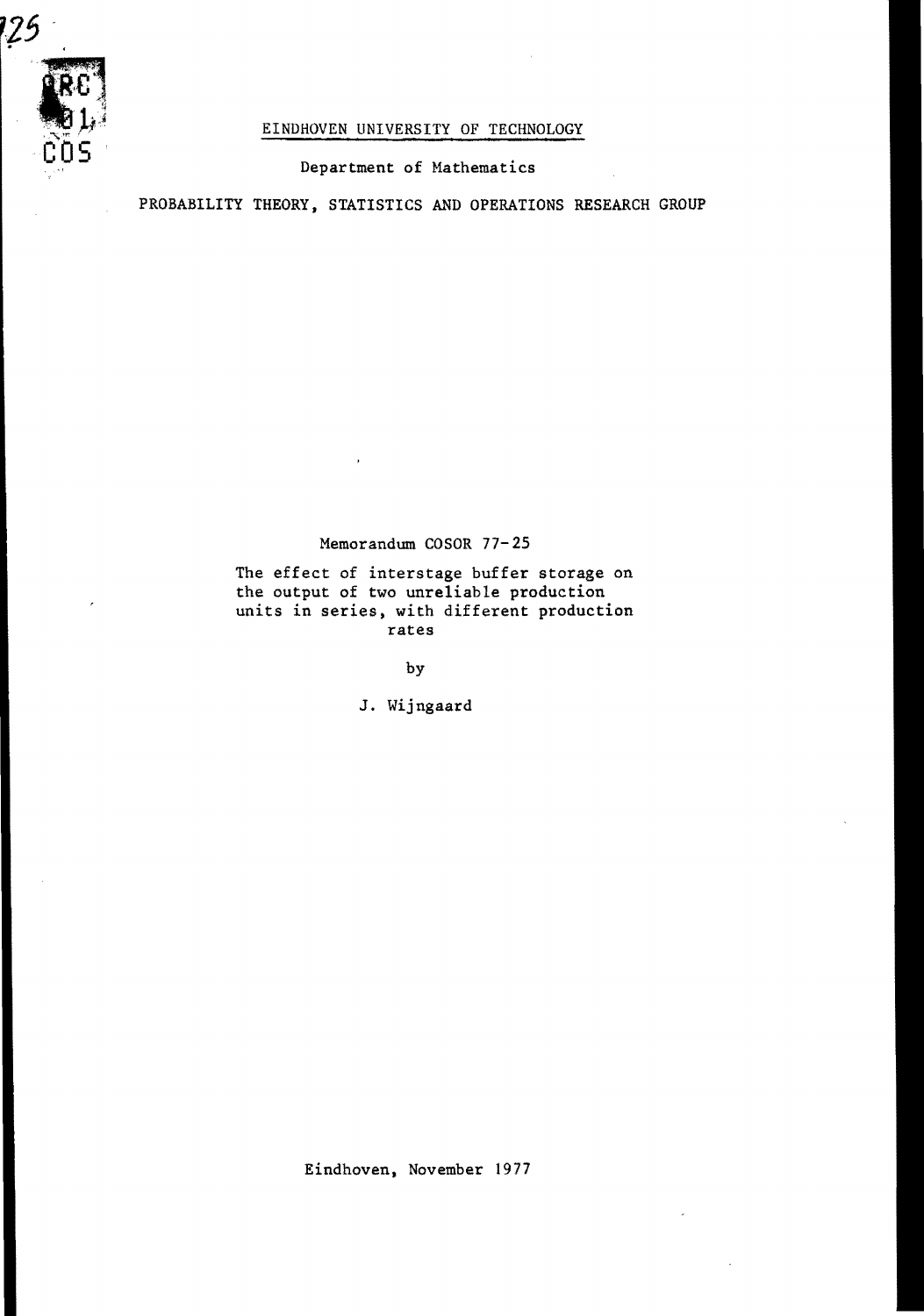The effect of interstage buffer storage on the output of two unreliable production units in series with different production rates.

# J. Wijngaard

## 1. Introduction

The effect of interstage buffer storage on the output of a production line is discussed very frequently. Two classes of models are considered. In the first place models where the processing time of the production units is stochastic (see for instance  $[2]$ ,  $[3]$ ,  $[4]$ ,  $[6]$ ,  $[8]$ ,  $[10]$ ). In the second place models where the processing time is constant but where each production unit is subject to failures (see for instance [1], [5], [7], [9], [11]).

For the case of a two stage production line there are some exact analytical results, for three or more stages simulation is used or only approximated solutions are given.

For the two-stage case analytical results are found by considering the equations for the stationary probabilities. At least for the model with machine failures this is probably not the easiest way to solve the problem (Buzacott [1] gives only exact formula's for the case with two identical production units with geometrically distributed time to failure and repair time, Okamura and Yamashina [9] give only numerical results).

In the failure model it is easy to distinguish regeneration points, for instance the points of time where the buffer becomes empty. The time between two subsequent regenerations is called a cycle. The output rate of the production line can be written then as the quotient of the expected production per cycle and the expected cycle time. This is worked out in this paper.

We use a continuous time model. This makes it possible to consider also cases where the production rates of the two stages differ. If v is the production rate of a (working) machine,  $\lambda$  is the failure rate and  $\mu$  the repair rate, then the net production rate is v  $\frac{\mu}{\lambda + \mu}$ . The effect of a buffer storage decreases if the difference between the net production rates of the two units increases. Some numerical results are given far the cases:  $v_1 = v_2$ ,  $u_1 = u_2$ ,  $\lambda_1 \neq \lambda_2$ ;  $v_1 = v_2$ ,  $u_1 \neq u_2$ ,  $\lambda_1 = \lambda_2$ ;  $v_1 \neq v_2$ ,  $\mu_1 = \mu_2$ ,  $\lambda_1 = \lambda_2$ .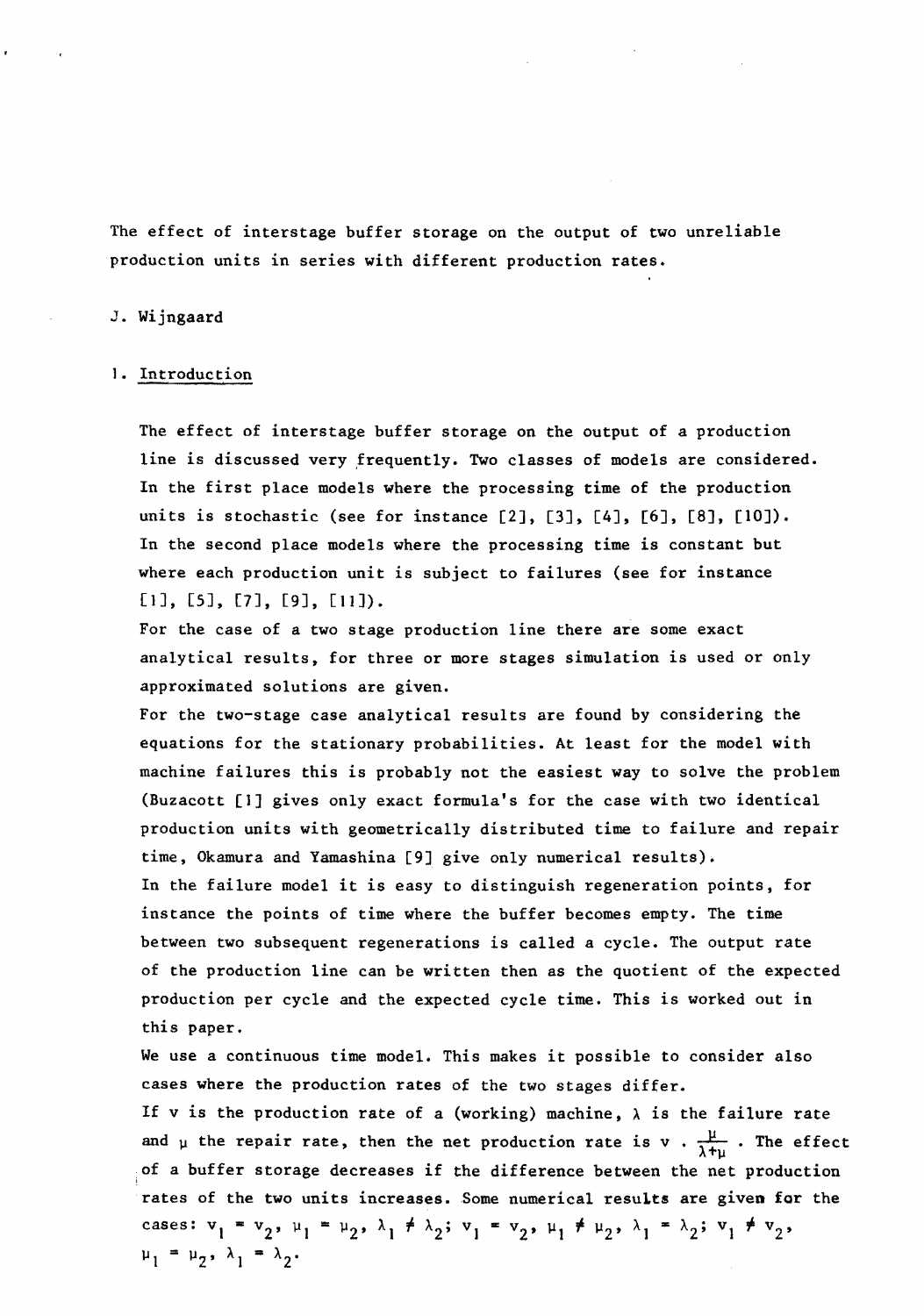#### 2. The model

The system considered in this paper is a two stage production line with an interstage buffer storage.



The production is intended to be continuous but there are unexpected machine failures. For both production units the time until the first failure is assumed to be negative exponentially distributed with parameters  $\lambda_1$  and  $\lambda_2$  respectively. The duration of the down-time of a production unit is also assumed to be negative exponentially distributed (parameters  $\mu_1$  and  $\mu_2$ ). The unit of time is chosen such that the production rate of  $P_1$  is I. The production rate of  $P_2$  is called v. If the buffer is completely occupied and production unit  $P_2$  is down, then production unit  $P_1$  has to stop also (or the products which are made are wasted), if  $P_2$  is running but  $v < l$  then  $P_1$  has to slow down to rate v  $(P_1$  is blocked). If the buffer is empty and production unit  $P_1$  is down then production unit P<sub>2</sub> has to stop also, if P<sub>1</sub> is running but  $v > 1$  then  $P_2$  has to slow down to rate I ( $P_2$  is starved).

We are interested in the question how the average production rate of the whole line depends on the capacity of the buffer (this capacity is called K). To answer this question we introduce regeneration points. The points of time where  $P_2$  is running,  $P_1$  is down and the buffer becomes

empty are defined as regeneration points. The time between two regeneration points is called a cycle. Let  $P_T$  be the expected production of the line per cycle and T the expected cycle length, then the net production rate of the line is  $P_{T}/T$ . The quantities  $P_{T}$  and T can be calculated in the same way, both can be seen as "costs" per cycle. The rate at which the costs grow during the cycle depends on the state of the system. The state of the system can be described by the triple  $(a, b, x)$ , where a is the state of production unit P<sub>1</sub> (a = 0 means down, a = 1 means running), b is the state of production unit  $P_2$  and x is the inventory level in the buffer. (The regeneration points are therefore the entrances in state  $(0, 1, 0)$ .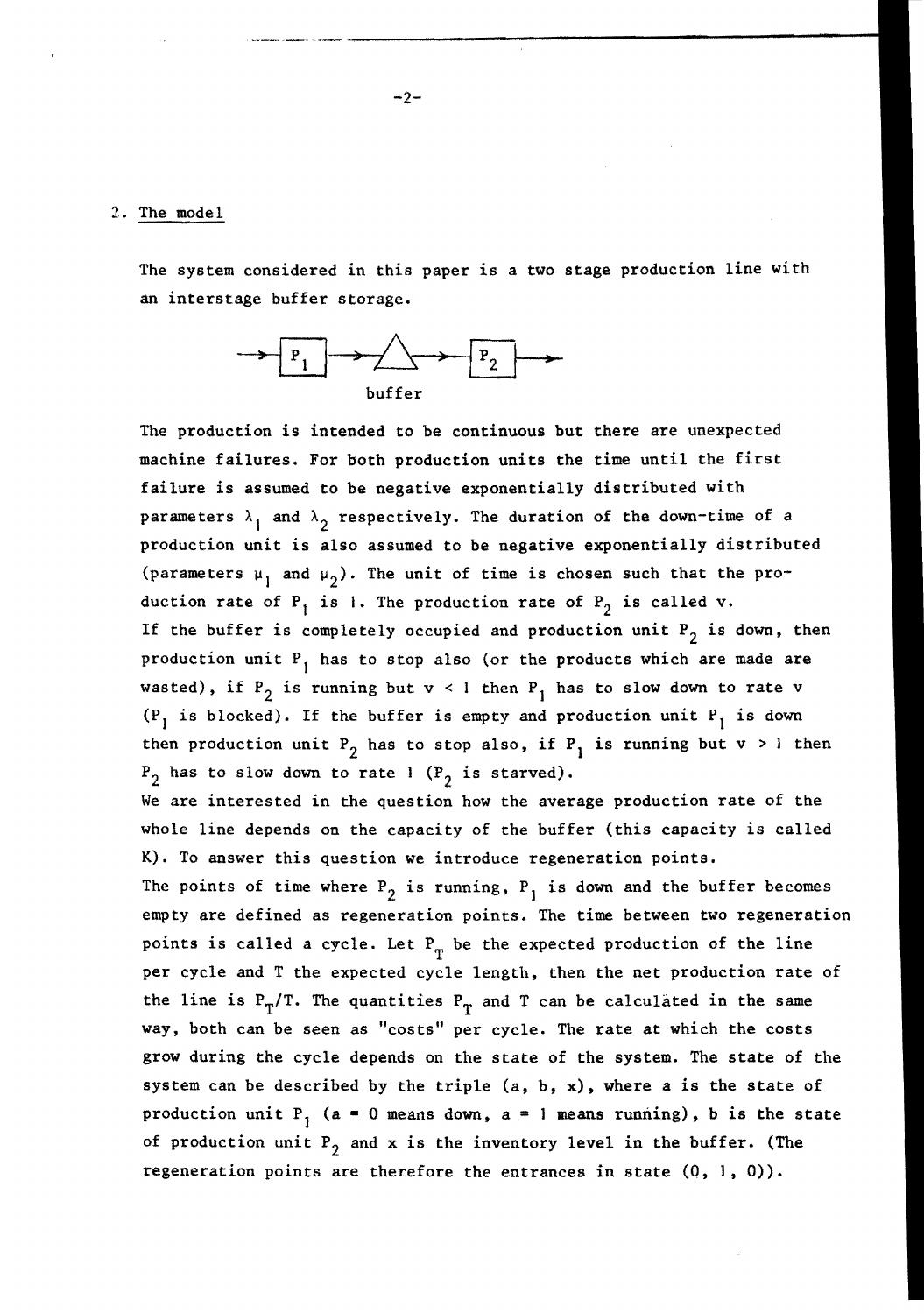Let:

 $\alpha(x)$  be the rate at which the "costs" grow in state  $(1, 0, x)$  $\beta(x)$  be the rate at which the "costs" grow in state  $(0, 1, x)$  $\gamma(x)$  be the rate at which the "costs" grow in state (0, 0, x)  $\sigma(x)$  be the rate at which the "costs" grow in state  $(1, 1, x)$ 

If  $\alpha(x) = \beta(x) = \gamma(x) = \sigma(x) = 1$  for all x,  $0 \le x \le K$ , then the expected "costs" per cycle are equal to the expected cycle length, T. If  $\alpha(x) = 0$ ,  $\beta(x) = v$ ,  $\gamma(x) = 0$ ,  $\sigma(x) = v$  for x,  $0 < x \le K$  and  $\alpha(0) = 0$ ,  $\beta(0) = 0$ ,  $\gamma(0) = 0$ ,  $\sigma(0) = \min(1, v)$ , then the expected "costs" per cycle are equal to the expected production per cycle,  $P_T$ .

## 3. The expected costs per cycle

In this section it is shown how in general the expected costs per cycle,  $C_T$ , can be determined. Therefore we have to introduce the functions  $f(.)$ ,  $g(.)$ ,  $h(.)$ ,  $\ell(.)$ .

f(x) are the expected costs until the end of the cycle if the system is now in state  $(1, 0, x)$ ,  $0 \le x \le K$ .

The functions g(.), h(.), *t(.)* are defined analogously for the states  $(0, 1, .), (0, 0, .), (1, 1, .).$  The definition of  $g(0)$  is somewhat ambiguous, but it is easy to see that  $\lim g(x) = 0$  and to make  $g(x)$ continuous in  $x = 0$  we define  $g(0) = 0$ . For the expected costs per cycle we can write now

$$
C_T = \frac{\beta(0)}{\lambda_2 + \mu_1} + \frac{\lambda_2}{\lambda_2 + \mu_1} h(0) + \frac{\mu_1}{\lambda_2 + \mu_1} \ell(0)
$$
 (1)

Notice that it is assumed here that  $P_2$  has the same failure rate when it is starved as when it is running. In the same way it is assumed that  $P_1$  blocked has the same failure rate as  $P_1$  running. Other assumptions about the failure rates can be handled in the same way.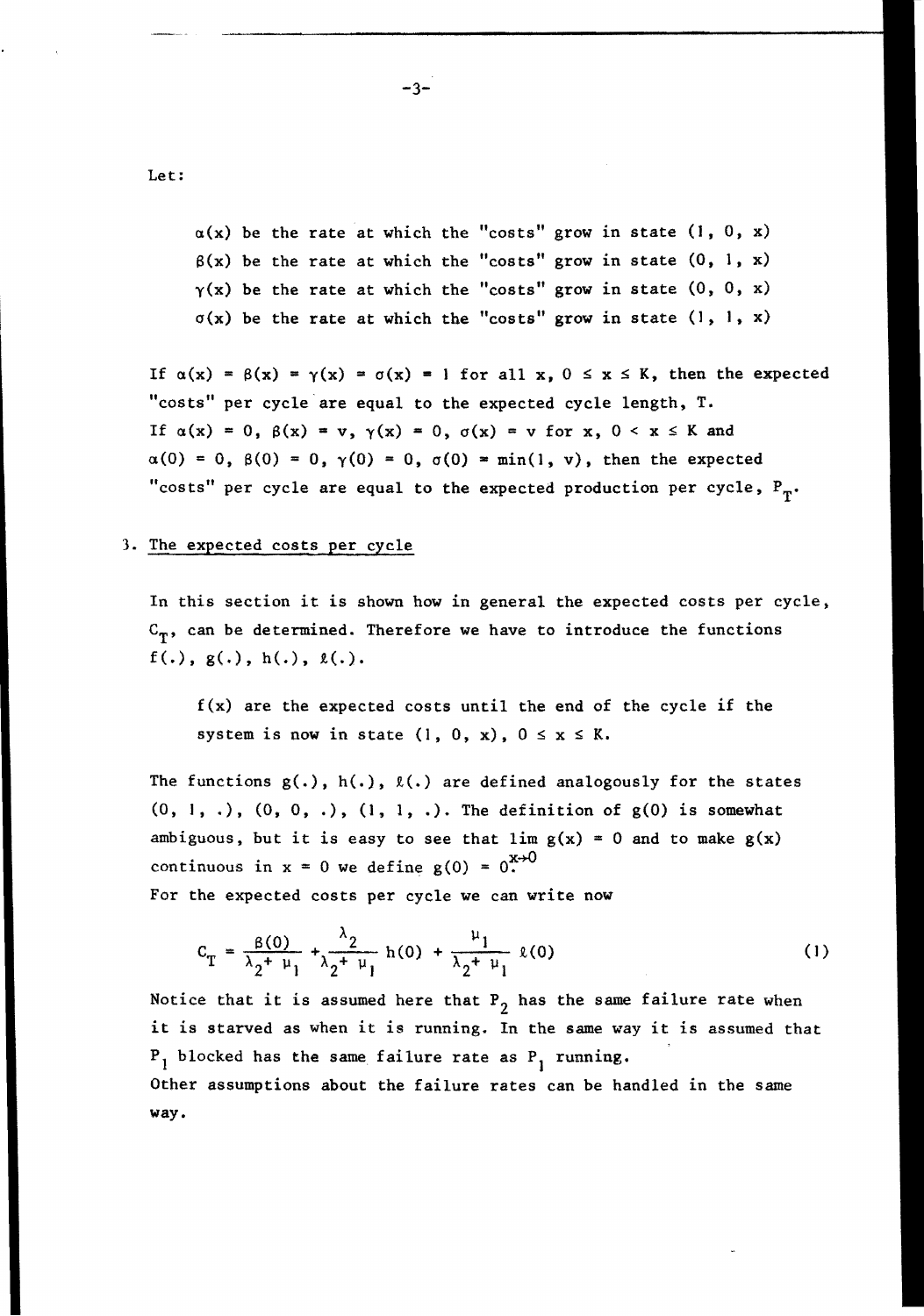Now it will be shown how the functions  $f$ ,  $g$ ,  $h$ ,  $\ell$  can be determined. The costs  $f(x)$  can be divided in the costs during the first small time interval  $\Delta$  and the rest of the costs until the end of the cycle. For  $0 \le x \le K$  we get (deleting some terms of order  $\Delta^2$ ).

$$
f(x) = \alpha(x) \cdot \Delta + (1-\lambda_1\Delta)(1-\mu_2\Delta) f(x+\Delta) + \lambda_1\Delta(1-\mu_2\Delta)h(x) + \mu_2\Delta(1-\lambda_1\Delta) \ell(x)
$$
  
Hence (deleting again terms in  $\Delta^2$ ).

$$
\frac{f(x)-f(x+\Delta)}{\Delta} = \alpha(x) - (\lambda_1 + \mu_2)f(x) + \lambda_1 h(x) + \mu_2 \ell(x)
$$

Taking the limit for  $\Delta \rightarrow 0$  this yields

$$
-f'(x) = \alpha(x) - (\lambda_1 + \mu_2) f(x) + \lambda_1 h(x) + \mu_2 \ell(x), \quad 0 \le x < K \tag{2}
$$

In the same way we can derive

$$
vg'(x) = \beta(x) - (\lambda_2 + \mu_1)g(x) + \lambda_2 h(x) + \mu_1 \ell(x), \ 0 < x \le K \tag{3}
$$

$$
0 = \gamma(x) - (\mu_1 + \mu_2)h(x) + \mu_1 f(x) + \mu_2 g(x), \quad 0 \le x \le K
$$
 (4)

$$
(v-1)\ell'(x) = \delta(x) - (\lambda_1 + \lambda_2)\ell(x) + \lambda_1 g(x) + \lambda_2 f(x), 0 < x < K
$$
 (5)

For  $x = K$ , instead of (2) we find

$$
0 = \alpha(K) - (\lambda_1 + \mu_2) f(K) + \lambda_1 h(K) + \mu_2 \ell(K)
$$
 (2a)

If  $v \le 1$  then equation (5) also holds for  $x = 0$ , for  $x = K$  we get

$$
0 = \delta(K) - (\lambda_1 + \lambda_2) \ell(K) + \lambda_1 g(K) + \lambda_2 f(K)
$$
 (5a)

If  $v \ge 1$  equation (5) holds also for  $x = K$ , for  $x = 0$  we get

$$
0 = \delta(0) - (\lambda_1 + \lambda_2) \ell(0) + \lambda_1 g(0) + \lambda_2 f(0)
$$
 (5b)

For  $x = 0$  instead of (3) we have

$$
g(0) = 0 \tag{3a}
$$

-4-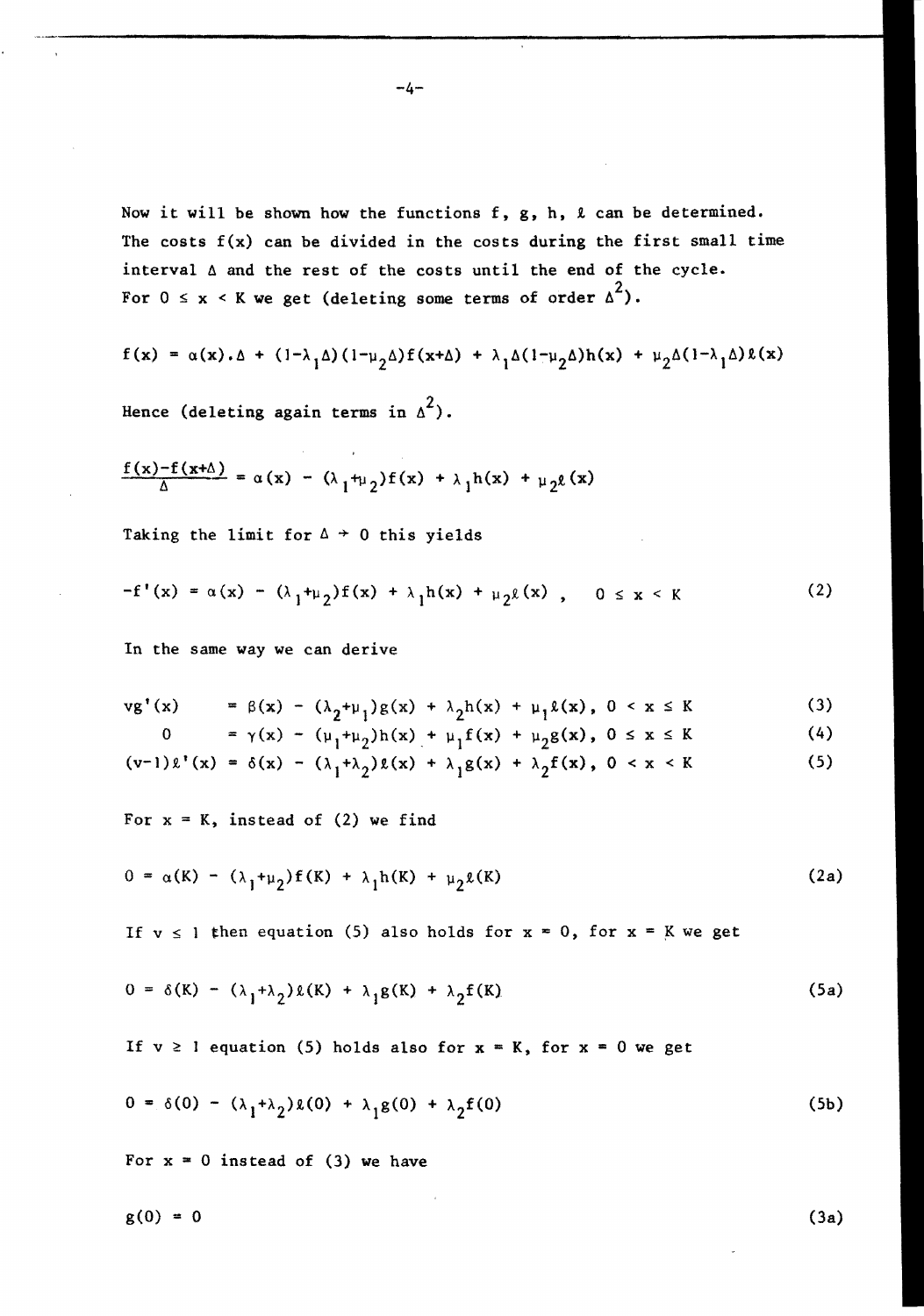Using equation (4) the function  $h(.)$  can be substituted into the functions f(.), g(.), *t(.).* That gives a system of three first order linear differential equations in the functions  $f(.)$ ,  $g(.)$ ,  $\ell(.)$  with boundary conditions  $(2a)$ ,  $(3a)$  and  $(5a)$  or  $(5b)$ . In the solution of these equations we have to distinguish between the cases  $v = 1$  and  $v \neq 1$ .

## 4. The case  $v = 1$

In this case the left hand side of equation (5) reduces to O. Substitution of  $(4)$  and  $(5)$  into  $(2)$  and  $(3)$  yields

$$
-f'(x) = \varepsilon(x) + r_f(g(x) - f(x)) \qquad , \ 0 \le x < K
$$
\n
$$
g'(x) = \eta(x) + r_g(f(x) - g(x)) \qquad , \ 0 < x \le K
$$
\n(7)

, where 
$$
r_f = \frac{\lambda_1 \mu_2}{\mu_1 + \mu_2} + \frac{\lambda_1 \mu_2}{\lambda_1 + \lambda_2}
$$
,  $r_g = \frac{\lambda_2 \mu_1}{\mu_1 + \mu_2} + \frac{\lambda_2 \mu_1}{\lambda_1 + \lambda_2}$ 

and 
$$
\epsilon(x) = \alpha(x) + \frac{\lambda_1}{\mu_1 + \mu_2} \gamma(x) + \frac{\mu_2}{\lambda_1 + \lambda_2} \delta(x)
$$
,  $0 \le x \le K$   

$$
\eta(x) = \beta(x) + \frac{\lambda_2}{\mu_1 + \mu_2} \gamma(x) + \frac{\mu_1}{\lambda_1 + \lambda_2} \delta(x)
$$
,  $0 \le x \le K$ 

Addition of (6) and (7) yields

$$
g'(x) - f'(x) = \varepsilon(x) + \eta(x) + (r_f - r_g)(g(x) - f(x)), 0 < x < K
$$
 (8)

By substitution of equation (4) for  $x = K$  and equation (5a) into equation (2a) we get the boundary condition

$$
0 = \varepsilon(K) + r_{\varphi}(g(K) - f(K)) \tag{9}
$$

Let the function  $w(.)$  be defined by  $w(x) = g(x) - f(x)$ . This function  $w(.)$ is determined by (8) and (9). Substitution of (4) for  $x = 0$  and (5b) in equation (1) yields

$$
C_T = \frac{1}{\lambda_2 + \mu_1} (n(0) + r_g f(0)) = \frac{1}{\lambda_2 + \mu_1} (n(0) - r_g w(0))
$$
 (10)

Hence the expected costs per cycle,  $\texttt{C}_{\texttt{T}}$ , depend only on the function  $\texttt{w}(.)$ .

 $-5-$ 

.------ **-------------------------------** ,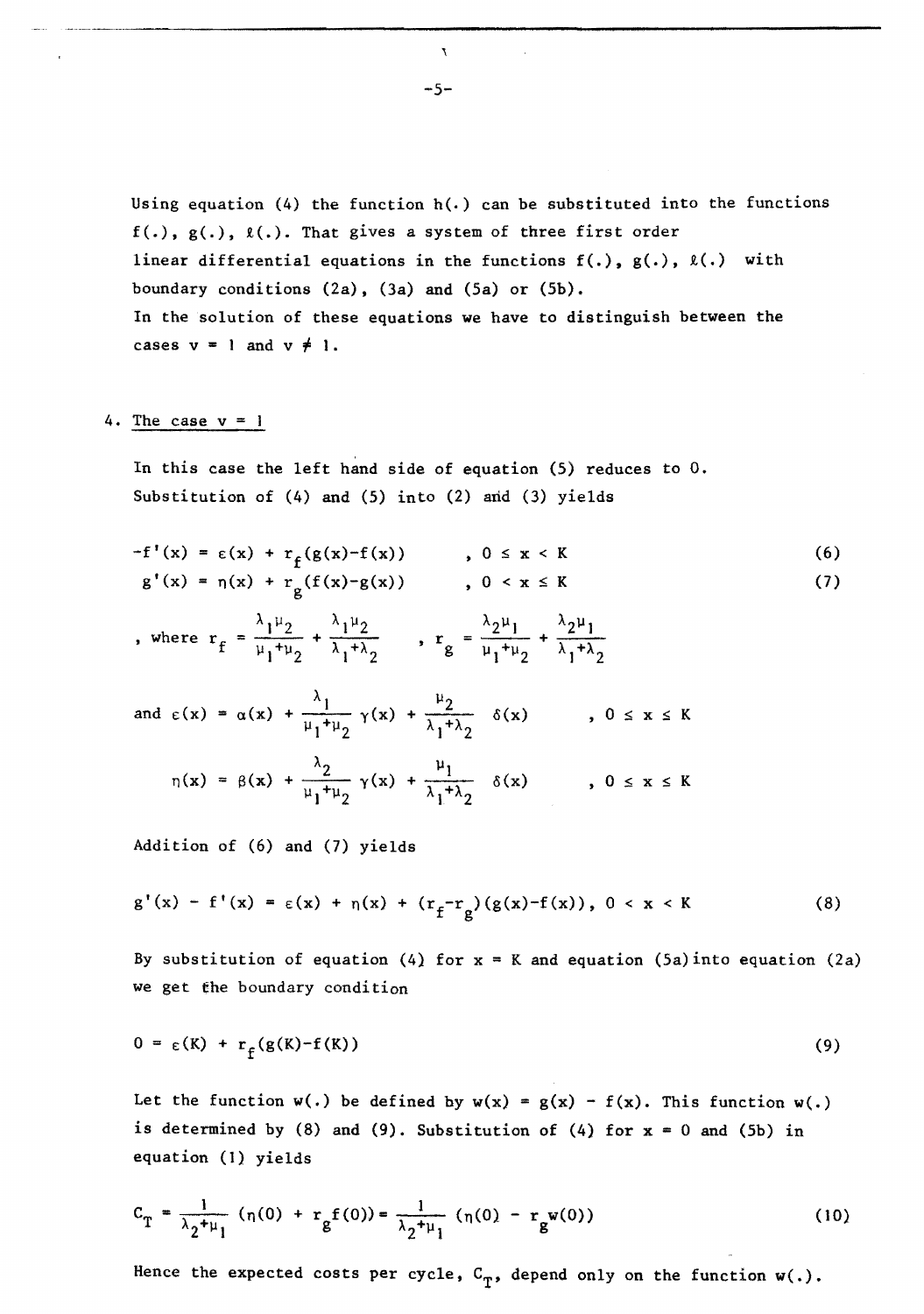In order to find the expected cycle length we have to substitute  $\alpha(x) = \beta(x) =$  $= \gamma(x) = \delta(x) = 1$  for x,  $0 \le x \le K$ . For  $r_f \ne r_g$  this yields

$$
T = \frac{1}{\lambda_2 + \mu_1} \left( r_1^* - \left( \varepsilon^* + r_1^* \right) \frac{\lambda_2 \mu_1}{\lambda_2 \mu_1 - \lambda_1 \mu_2} + \left( \frac{\lambda_2 \mu_1}{\lambda_1 \mu_2} \varepsilon^* + \frac{\lambda_2 \mu_1}{\lambda_2 \mu_1 - \lambda_1 \mu_2} \left( \varepsilon^* + r_1^* \right) \right) e^{-\frac{\left( r_2 - r_1 \right) \kappa}{8} \mu_1}
$$

where  $\epsilon^*$ ,  $n^*$  are equal to  $\epsilon(.)$  and  $n(.)$  with  $\alpha(x) = \beta(x) = \gamma(x) = \delta(x) = 1$ . For  $r_f = r_g$  we get

$$
T = \frac{1}{\lambda_2 + \mu_1} \{ \eta^* + \varepsilon^* + r_g (\eta^* + \varepsilon^*)K \}
$$

The expected production per cycle is found by substituting  $\alpha(x) = \gamma(x) = 0$ , ,  $\beta(x) = \delta(x) = 1$  for  $0 < x \le K$  and  $\alpha(0) = \beta(0) = \gamma(0) = 0$ ,  $\delta(0) = 1$ . For  $r_f \neq r_g$  this yields

$$
P_{T} = \frac{1}{\lambda_{2} + \mu_{1}} \left\{ \frac{\mu_{1}}{\lambda_{1} + \mu_{2}} - (\epsilon' + \eta') \frac{\lambda_{2} \mu_{1}}{\lambda_{2} \mu_{1} - \lambda_{1} \mu_{2}} + (\frac{\lambda_{2} \mu_{1}}{\lambda_{1} \mu_{2}} \epsilon' + \frac{\lambda_{2} \mu_{1}}{\lambda_{2} \mu_{1} - \lambda_{1} \mu_{2}} (\epsilon' + \eta')) e^{(\epsilon_{2} - \epsilon_{1} \mu_{1})} \right\}
$$

where  $\varepsilon'$ ,  $n'$  are equal to  $\varepsilon(.)$  and  $n(.)$  with  $\alpha(x) = \gamma(x) = 0$  and  $3(x) = \delta(x) = 1$ .

For 
$$
r_f = r_g
$$
 we get  
\n
$$
P_T = \frac{1}{\lambda_2 + \mu_1} \left\{ \frac{\mu_1}{\lambda_1 + \mu_2} + \epsilon' + r_g(\eta' + \epsilon')K \right\}
$$

The average production rate of the line is equal to  $P_T/T$ . This can also be written as  $\mu_2/(\lambda_2+\mu_2)$  -  $(1/(\lambda_2+\mu_1)/T$ , where  $\mu_2/(\mu_2+\lambda_2)$  is the met production rate of  $P_2$  and  $(1/(\lambda_2 + \mu_1))/T$  is the average loss of production per unit of time due to an empty buffer  $(P_2$  starved).

5. The case  $v \neq 1$ 

Substitution of the equation (4) into the equations  $(2)$ ,  $(3)$ ,  $(5)$  yields

 $f'(x) = c(x) + Af(x)$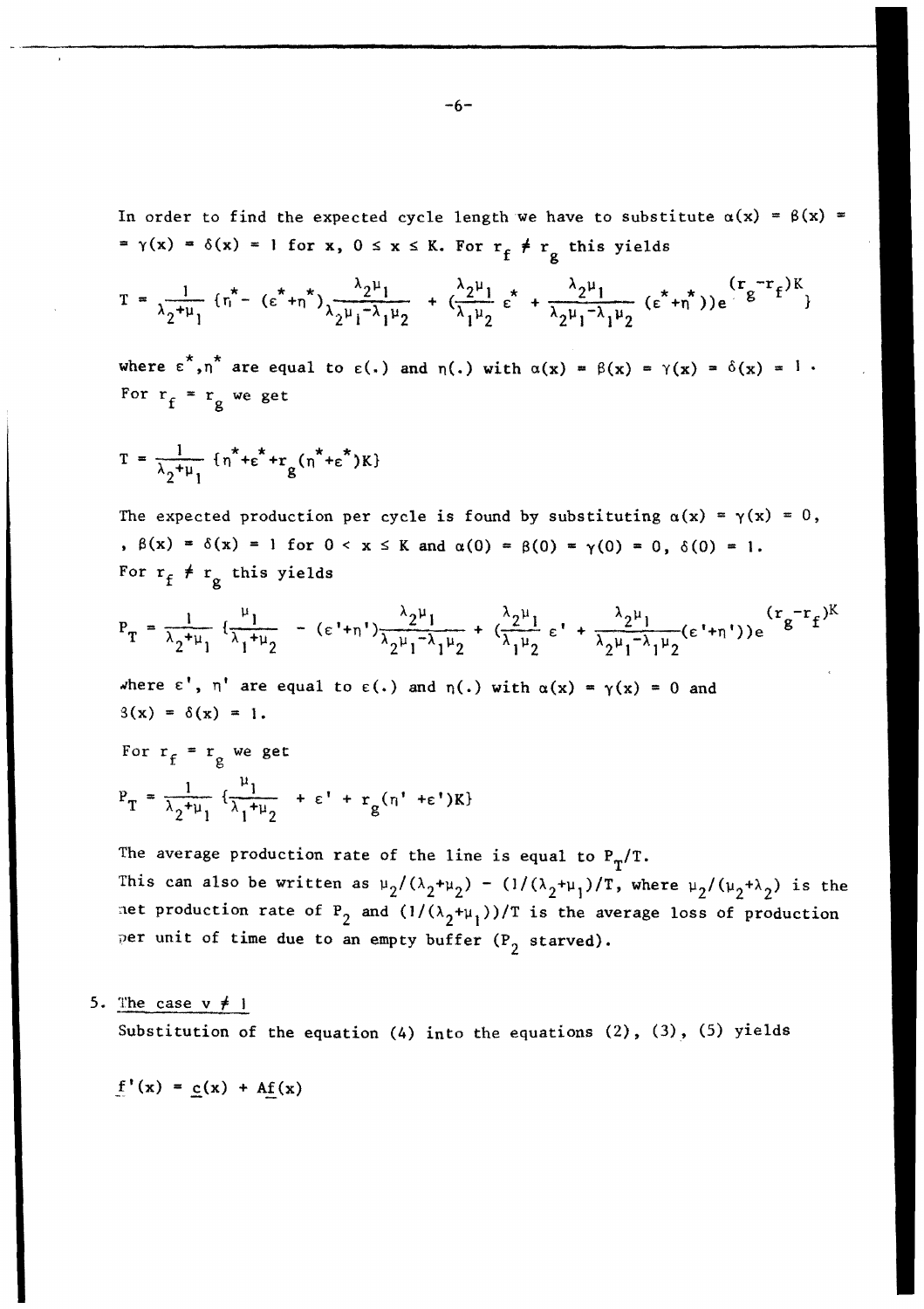

If  $\frac{\mu_1}{\lambda_1 + \mu_2}$  $\frac{\lambda_1 + \mu_1}{\lambda_1 + \mu_1}$   $\neq$  v.  $\frac{2}{\lambda_2 + \mu_2}$  (the units have different net production rates) then A has three different eigenvalues,  $\lambda_1$ ,  $\lambda_2$ ,  $\lambda_3$ . The of these eigenvalues (say  $\lambda_1$ ) is always 0 and has eigenvector  $\underline{e}_1 = \begin{pmatrix} 1 \\ 1 \end{pmatrix}$ The eigenvectors of the other two eigenvalues are called  $\underline{e}_2$  and  $\underline{e}_3$ . The general solution of the homogeneous equation is

$$
c_1e_1 + c_2e_2e^{\lambda_2x} + c_3e_3e^{\lambda_3x}
$$

, where  $c_1$ ,  $c_2$ ,  $c_3$  are arbitrary constants.

If 
$$
\frac{\mu_1}{\lambda_1 + \mu_1} = v \cdot \frac{\mu_2}{\lambda_2 + \mu_2}
$$
 then A has only 2 different eigenvalues, 0 and  $\lambda$ .

Since  $\lambda$  has index 2 the general solution of the homogeneous equation in this ease is

$$
c_1e_1 + c_2e_2e^{\lambda x} + c_3(e_2xe^{\lambda x} + e_2^*e^{\lambda x})
$$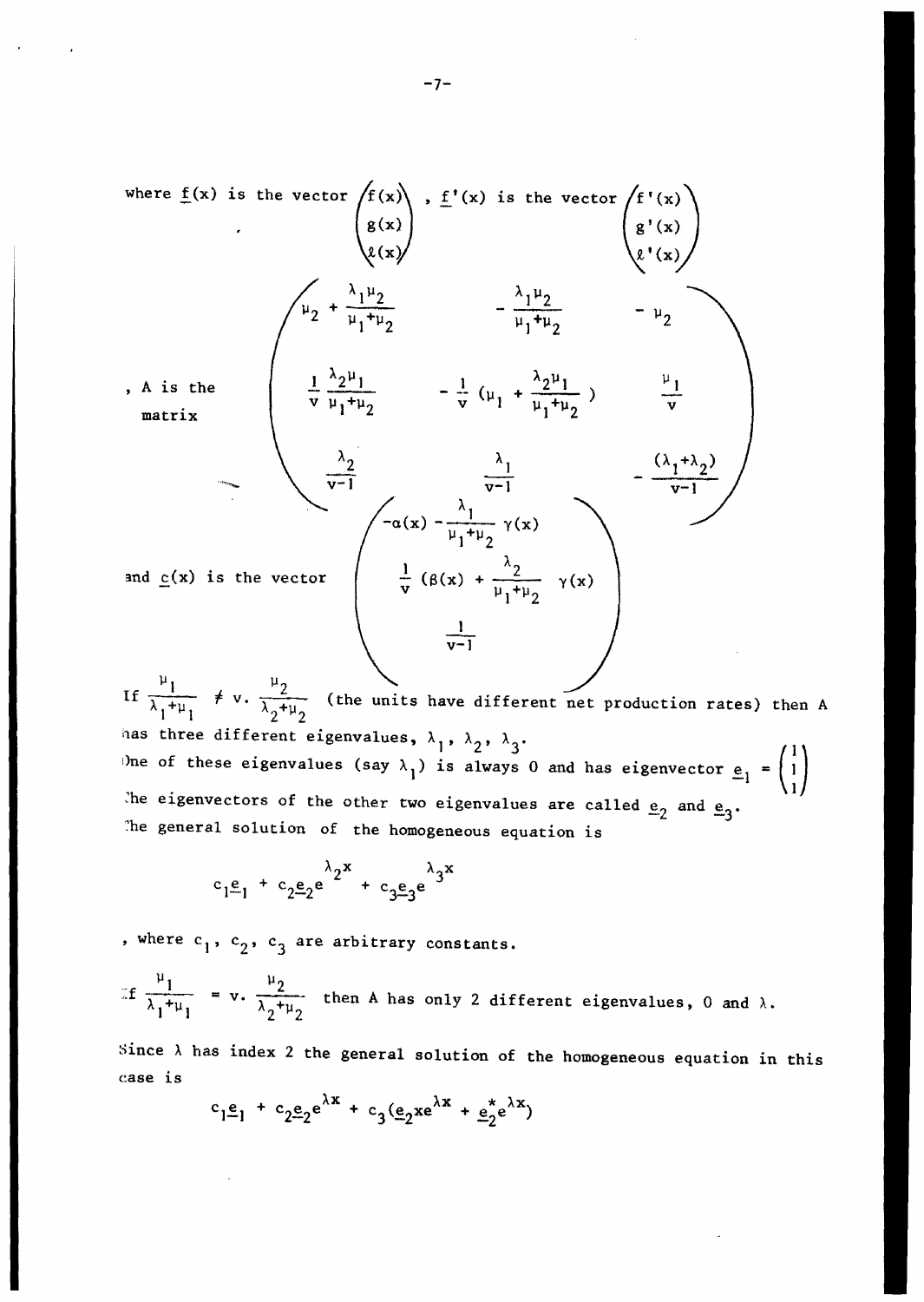where  $c_1$ ,  $c_2$ ,  $c_3$  are arbitrary constants,  $\underline{e}_1$  is an eigenvector of eigenvalue 0,  $\underline{e}_2$  is an eigenvector of eigenvalue  $\lambda_2$  and  $\underline{e}_2^*$  satisfies  $(A-\lambda)\underline{e}_{2}^{\star} = \underline{e}_{2}.$ 

In case  $\alpha(x) = \beta(x) = \gamma(x) = \delta(x) = 1$  (to determine T) a solution of the inhomogeneous equation is given by

$$
G \stackrel{\star}{\underline{e}}_1 x + \underline{d}^{\star}
$$

where  $G^*$  and  $\underline{d}^*$  have to satisfy  $G^*_{\underline{e}_1} = \underline{c}^* + \underline{Ad}^*$  and  $\underline{c}^*$  is equal to  $\underline{c}(x)$ with  $\alpha(x) = \beta(x) = \gamma(x) = \delta(x) = 1$ . In case  $\alpha(x) = \gamma(x) = 0$ ,  $\beta(x) = \delta(x) = v$  (to determine P<sub>T</sub>) a solution of the inhomogeneous equation is given by

$$
G^{\dagger} \underline{e}_1 x + \underline{d}^{\dagger}
$$

where G' and  $\underline{d}$ ' must satisfy G' $\underline{e}_1 = \underline{c}$ ' + A $\underline{d}$ ' and  $\underline{c}$ ' is equal to  $\underline{c}(x)$ with  $\alpha(x) = \gamma(x) = 0$ ,  $\beta(x) = \delta(x) = v$ .

For  $v < 1$  the boundary conditions are

$$
\alpha(K) + \frac{\lambda_1}{\mu_1 + \mu_2} \gamma(K) - (\mu_2 + \frac{\lambda_1 \mu_2}{\mu_1 + \mu_2}) f(K) + \frac{\lambda_1 \mu_2}{\mu_1 + \mu_2} g(K) + \mu_2 \ell(K) = 0
$$
  
g(0) = 0  

$$
\delta(K) + \lambda_2 f(K) + \lambda_1 g(K) - (\lambda_1 + \lambda_2) \ell(K) = 0
$$

For  $v > 1$  the latter boundary condition has to be replaced by

$$
\delta(0) + \lambda_2 f(0) - (\lambda_1 + \lambda_2) \ell(0) = 0
$$

In order to determine T we substitute into these equations  $\alpha(K) = \gamma(K)$  =  $= \delta(K) = \delta(0) = 1.$ 

To determine P<sub>T</sub> we have to substitute  $\alpha(K) = \gamma(K) = 0$ ,  $\delta(K) = v$ ,  $\delta(0) = \min$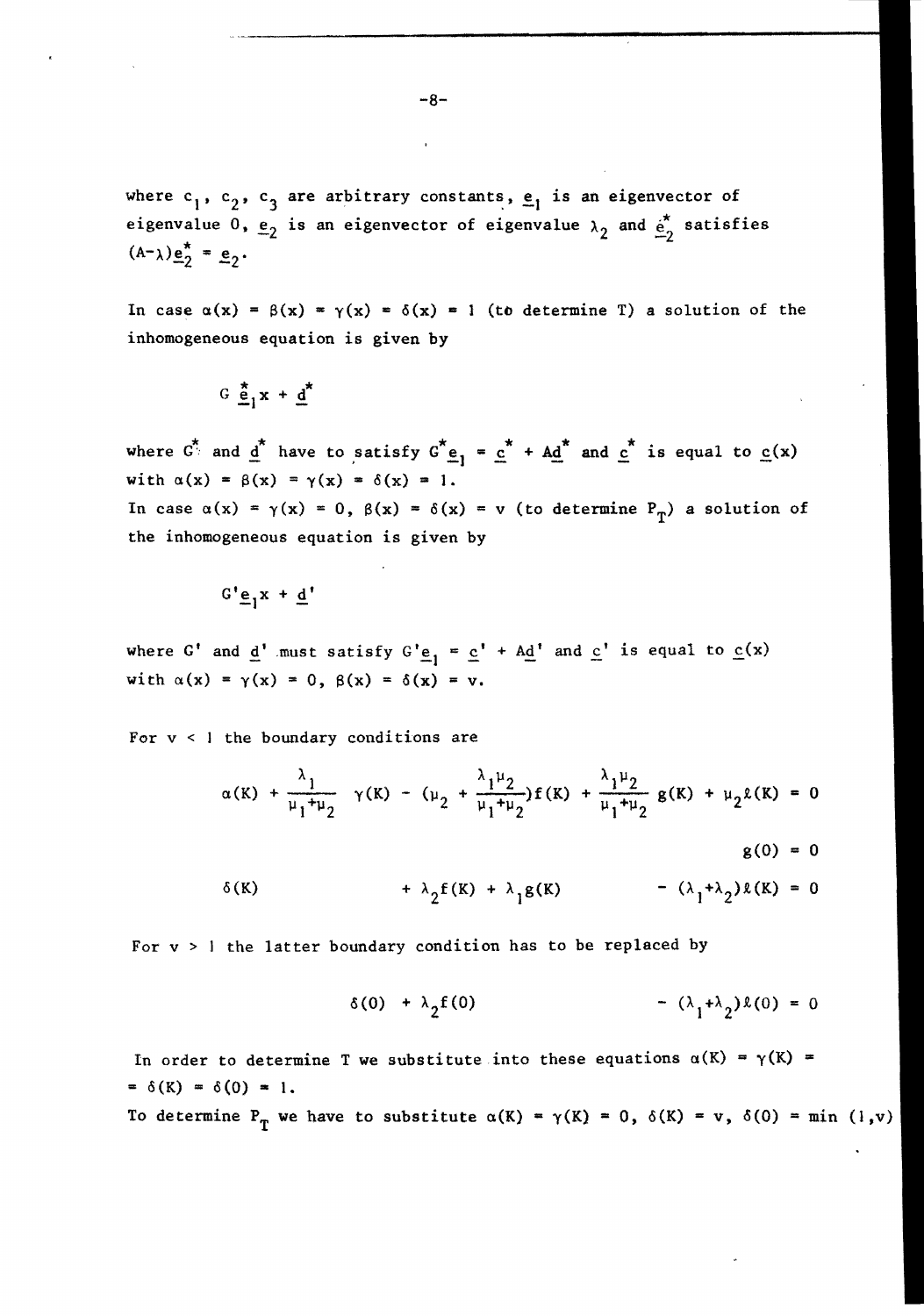Substitution of equation (4) for  $x = 0$  into (1) yields

$$
C_T = \frac{1}{\lambda_2 + \mu_1} \left\{ \beta(0) + \frac{\lambda_2}{\mu_1 + \mu_2} \gamma(0) + \frac{\lambda_2 \mu_1}{\mu_1 + \mu_2} \right\} \left\{ (0) + \mu_1 \right\} \ell(0) \}
$$

To determine T and  $P_T$  we can substitute into this expression the corresponding solutions of  $f(0)$  and  $\ell(0)$ .

"

# 6. The effect of a buffer storage

First the case is considered where both production units are identical with respect to production rate, break down rate and repair rate

$$
(\lambda_1 = \lambda_2 = \lambda, \quad \mu_1 = \mu_2 = \mu, \quad \nu_2 = 1).
$$

In this case, according to section 4, the net production rate of the line is given by

$$
\frac{\mu}{\lambda + \mu} - \frac{1}{2n^{\star}(1+r_gK)}
$$

, where 
$$
n^* = \frac{(\lambda + \mu)^2}{2\lambda\mu}
$$
 and  $r_g = \frac{1}{2} (\lambda + \mu)$ 

For  $\lambda = 0.01$ ,  $\mu = 0.09$  the net production rate of the line as function of K, the capacity of the buffer, is given in fig. 1. For  $K \rightarrow \infty$  the line production rate goes to 0.9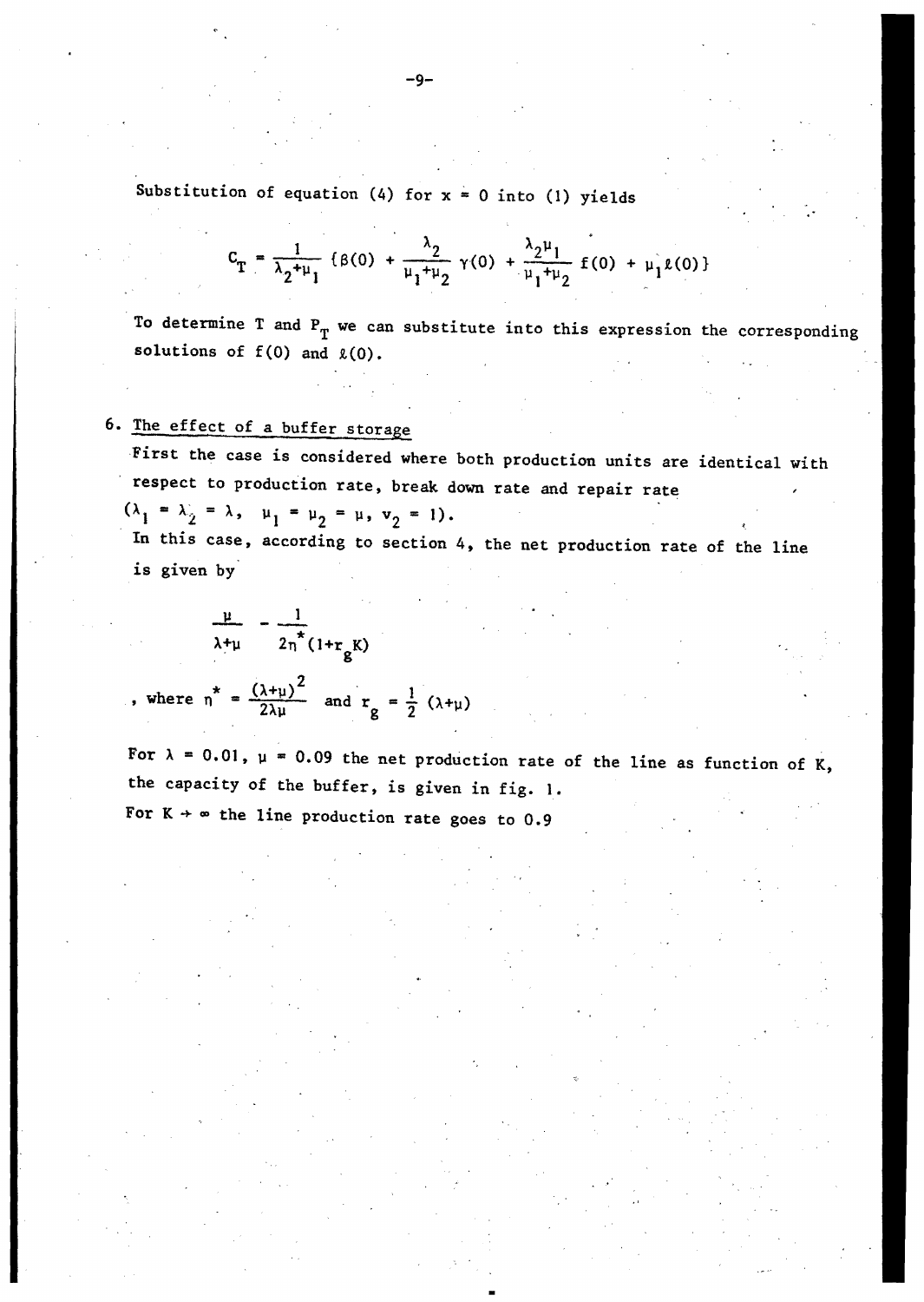

In most practical cases the two production units will not be identical. In fig. 2 and table 1 the effect of the buffer capacity is shown for the cases

a.  $\lambda_2 > \lambda_1 = 0.01$ ,  $\mu_2 = \mu_1 = 0.09$ ,  $v_2 = 1$ ,  $\lambda_2$  varying b.  $\lambda_1 = \lambda_2 = 0.01$ ,  $\mu_2 < \mu_1 = 0.09$ ,  $v_2 = 1$ ,  $\mu_2$  varying c.  $\lambda_1 = \lambda_2 = 0.01$ ,  $\mu_1 = \mu_2 = 0.09$ ,  $v_2 < 1$ ,  $V_2$  varying

The net production rate of P<sub>1</sub> is  $\frac{\mu_1}{\mu_2} = 0.9$ . The parameters are chosen  $\lambda_1$ <sup>+</sup> $\mu_1$ such that the cases a, b and c can be compared for the same net production rate of P<sub>2</sub>,  $v_2$ ,  $\frac{\mu_2}{\lambda_2 + \mu_2}$ .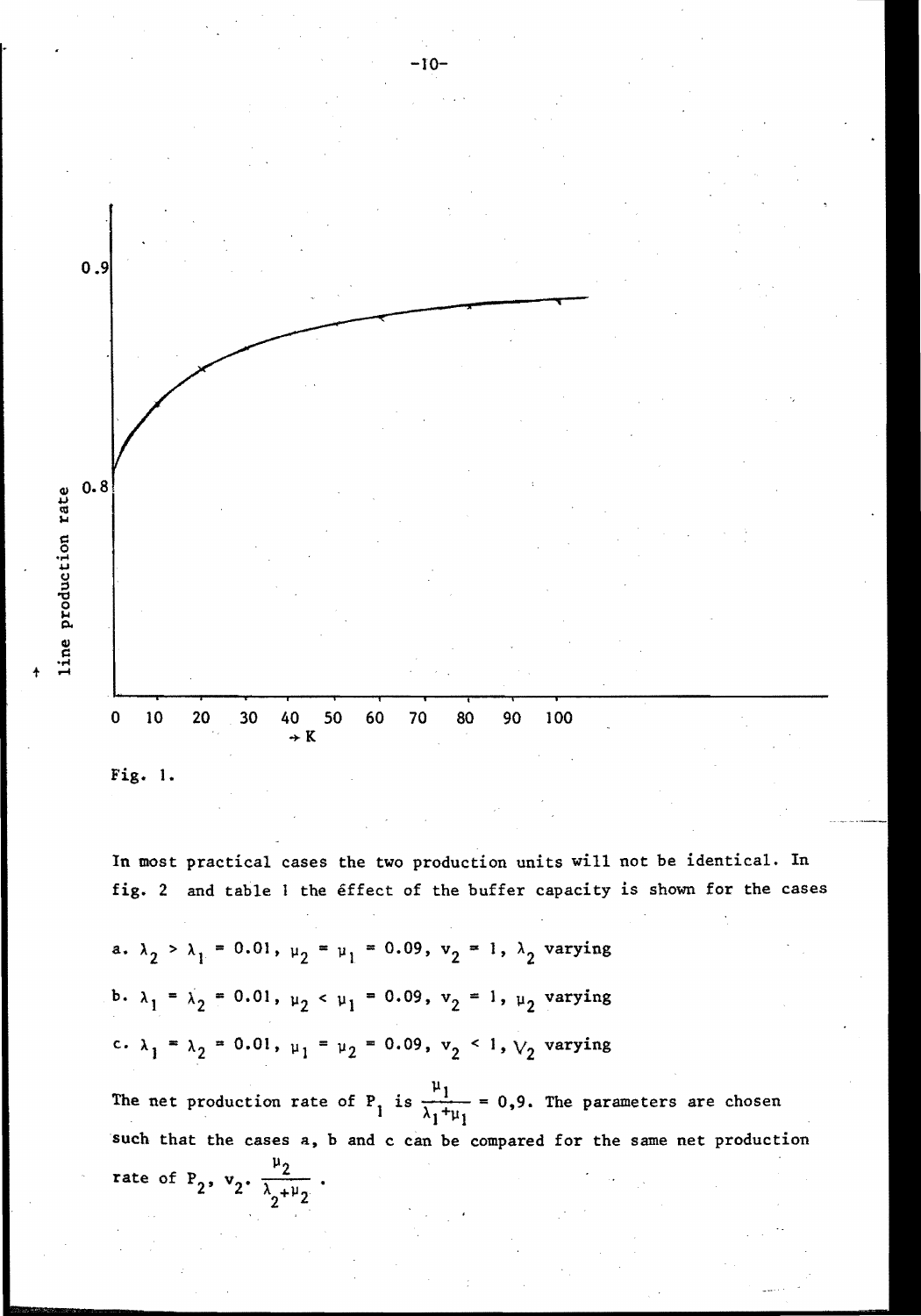

-11-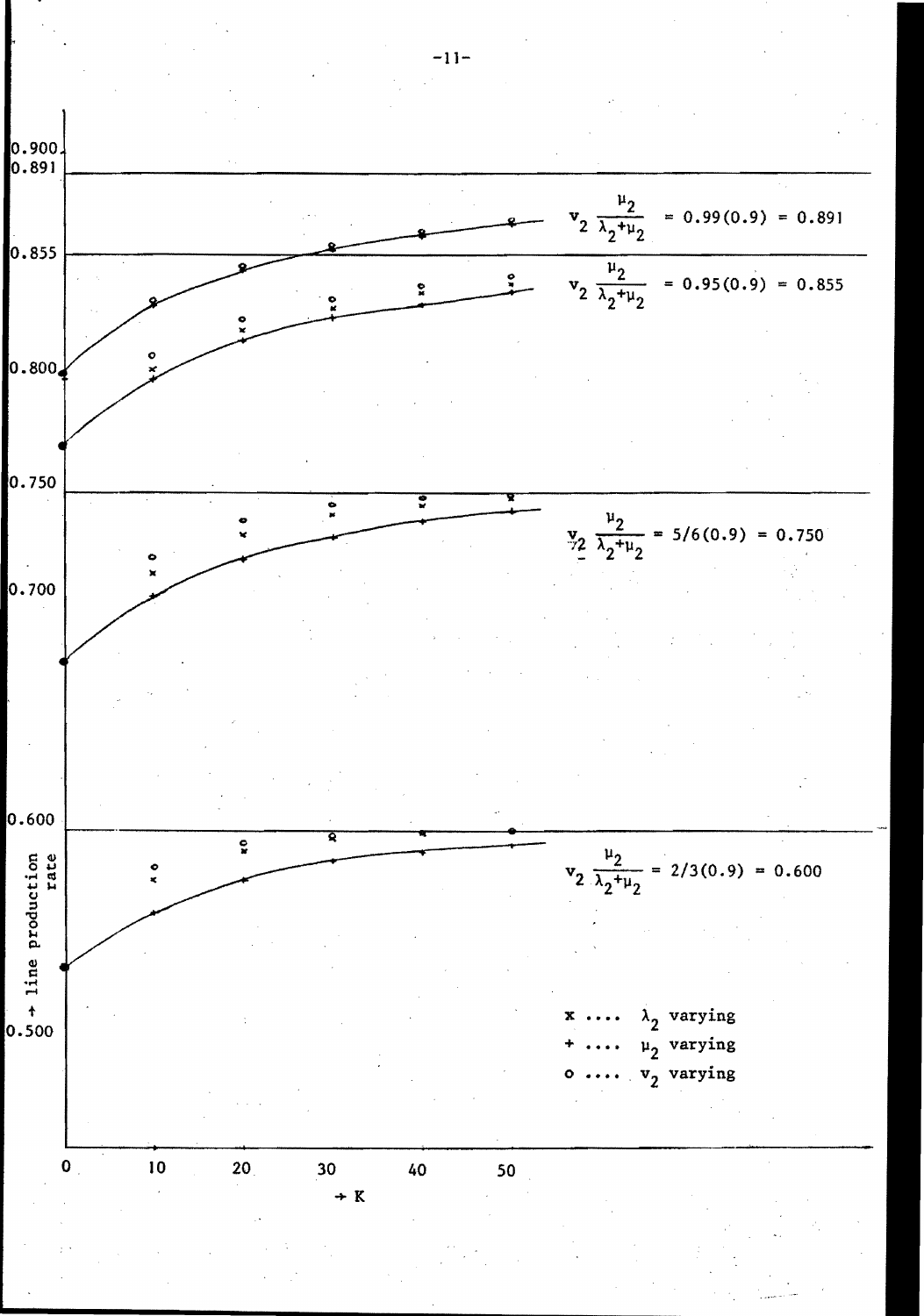|                |             |                  |                  | K                                |             |    |    |    |    |                                           |   |
|----------------|-------------|------------------|------------------|----------------------------------|-------------|----|----|----|----|-------------------------------------------|---|
|                | $\lambda_2$ | $\mathfrak{u}_2$ | $v_{2}$          | $v_2 \overline{\lambda_2 + \mu}$ | $\mathbf 0$ | 10 | 20 | 30 | 40 | 50                                        | œ |
|                | a. 0.0110   | 0.09             | - 1              | 0.891                            |             |    |    |    |    | 0.802 0.833 0.849 0.858 0.864 0.869 0.891 |   |
| Ъ.             | 0.01        | 0.08171          |                  | 0.891                            |             |    |    |    |    | 0.802 0.832 0.848 0.857 0.863 0.868 0.891 |   |
| c.             | 0.01        | 0.09             | 0.00             | 0.891                            |             |    |    |    |    | 0.802 0.835 0.850 0.859 0.865 0.870 0.891 |   |
|                | a. 0.0153   | 0.09             | $\mathbf{1}$     | 0.855                            |             |    |    |    |    | 0.770 0.804 0.821 0.831 0.838 0.842 0.855 |   |
| Ъ.             | 0.01        | 0.05901          |                  | 0.855                            |             |    |    |    |    | 0.770 0.800 0.817 0.827 0.833 0.838 0.855 |   |
| c.             | 0.01        | 0.09             | 0.95             | 0.855                            |             |    |    |    |    | 0.770 0.810 0.826 0.835 0.841 0.845 0.855 |   |
|                | a. 0.0300   | 0.09             | $\blacksquare$ 1 | 0.750                            |             |    |    |    |    | 0.675 0.714 0.731 0.740 0.744 0.747 0.750 |   |
| Ъ.             | 0.01        | 0.0300 1         |                  | 0.750                            |             |    |    |    |    | 0.675 0.704 0.720 0.730 0.737 0.741 0.750 |   |
| c.             | 0.01        | 0.009            | 0.83             | 0.750                            |             |    |    |    |    | 0.675 0.721 0.737 0.744 0.747 0.749 0.750 |   |
|                | a. 0.0600   | 0.09             | 1                | 0.600                            |             |    |    |    |    | 0.540 0.578 0.591 0.597 0.599 0.600 0.600 |   |
| Ъ.             | 0.01        | 0.015            | $\mathbf{1}$     | 0.600                            |             |    |    |    |    | 0.540 0.564 0.578 0.587 0.591 0.596 0.600 |   |
| c <sub>1</sub> | 0.01        | 0.09             | 0.67             | 0.600                            |             |    |    |    |    | 0.540 0.584 0.595 0.598 0.600 0.600 0.600 |   |
|                |             |                  |                  |                                  |             |    |    |    |    |                                           |   |

Table 1.

The loss of production due to a lack of storage capacity is in the first place a function of the buffer capacity and the net production rate of  $P_2$  (the net production rate of  $P_1$  being given). But if the difference between both net production rates increases it becomes more and more necessary to distinguish between the cases a. b and c.

For instance,  $\lambda_2 = 0.01$ ,  $\mu_2 = 0.03$ ,  $v_2 = 1$  and  $\lambda_2 = 0.01$ ,  $\mu_2 = 0.09$ ,  $v_2 = 0.83$ give the same net production rate of  $\overline{P}_2$  (0.750), but in the first case one needs a buffer capacity of 20 units to realize the same line production rate as in the second case with a buffer capacity of 10 units. For all parameter settings a buffer has the most effect in case c and the

least in case b.

-12-